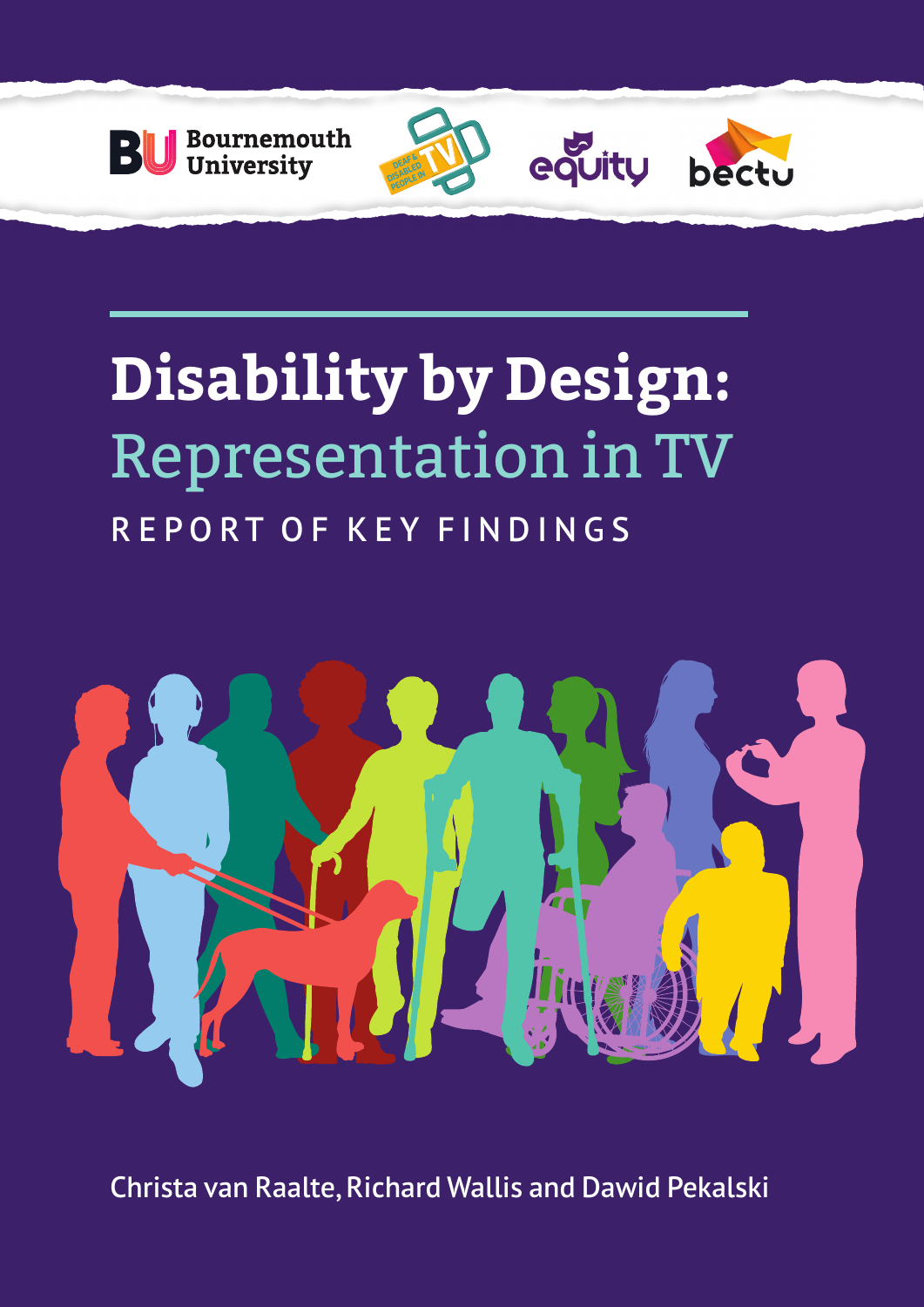### **Introduction**

In 2007 Dr. Reena Bhavnani published her UK Film Council-commissioned review of barriers to diversity in the film, television and audio-visual sectors. Disability was one of a number of areas highlighted in her report in which the industry was found wanting, and action urgently required (Bhavnani, 2007). After all, more than a decade had already elapsed since the Disability Discrimination Act (DDA) established the principle that deaf and disabled people should be protected by law against discrimination. Why were deaf and disabled people largely invisible within this sector?

The quarter of a century that has now passed since the DDA entered the Statute Book has been a sort of Groundhog Day for the TV industry. Various 'initiatives' and periodic hand-wringing have come at regular intervals, but resulted in little substantial change. In that time, the DDA has been replaced by the more comprehensive Equality Act 2010 intended to protect individual rights and advance equal opportunities more broadly.

The Equality Act 2010 – now the UK's core legal framework for dealing with discrimination – has important implications for television management, covering as it does everything from recruitment practices to pay, working hours, training, grievance procedures as well as more general working practices. It establishes that discrimination can be both direct and indirect; that it is not limited to harassment and victimisation but it can include failure to make reasonable adjustments for deaf and disabled people, and discrimination related to the consequence of a disability.

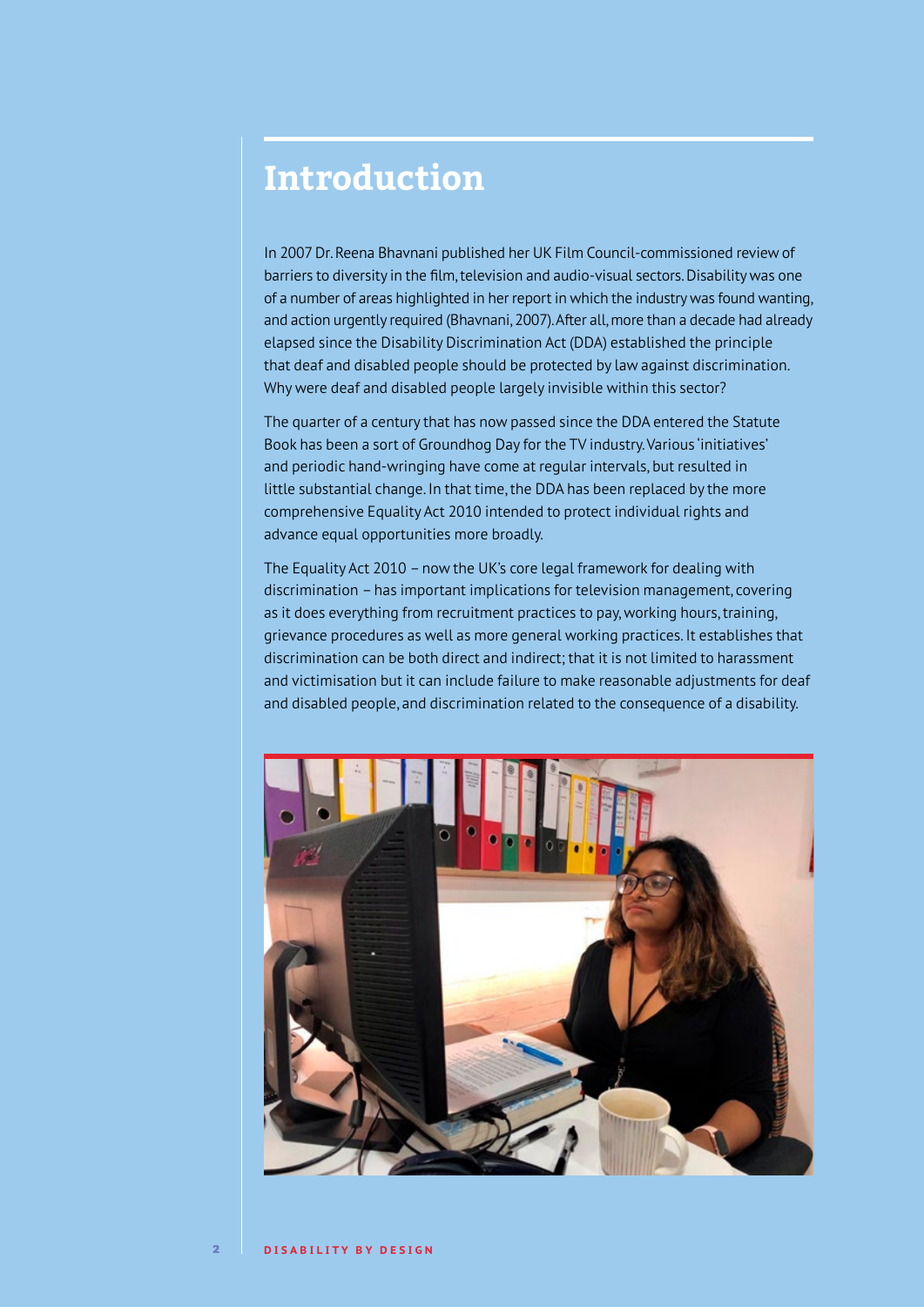Yet television employers seem blithely disengaged from many of these responsibilities: a position made possible, in part, by the arms-length and short-term nature of freelance employment. The Covid-19 crisis served to expose how lack of diversity is one of a number of inter-related and systemic industry problems that persist in the UK's TV industry. A recent study of the unscripted television workforce has painted a picture of a sector beset by inequalities perpetuated by poor management and recruitment practices (van Raalte, et al, 2021). Hardly any wonder then that, according to the Creative Diversity Network (CDN), who are charged with monitoring diversity in the UK broadcasting industries, deaf and disabled people continue to be significantly under-represented.

One in five people in the UK are deaf or disabled. Yet deaf and disabled people make up just 7% of television employees (Ofcom, 2020).<sup>1</sup> This is despite broadcasters having inclusion policies as a condition of their licences, and Ofcom having had the regulatory duty to promote equality of opportunity in the broadcasting sector since 2003.

Ofcom's 'light touch' approach to oversight of this area has long been predicated on the idea that *reporting* on equality and diversity through the collating and monitoring of data, is sufficient to ensure that broadcasters fall into line. A shortlived attempt on the part of the regulator to delegate this responsibility to a third-party part-regulatory/part-industry body (the Broadcast, Equality & Training Regulator or BETR) was abandoned shortly before the Equality Act came into force. Only since 2016 has Ofcom chosen to resume its monitoring and reporting on diversity in broadcasting. The focus of its work continues to be research and monitoring (four diversity monitoring reports have been produced to date, the most recent being in December 2020). Hardly surprising then that its research 'has showed consistent under-representation of deaf and disabled people across broadcaster workforces' and 'for there to be improvement, the recruitment, retention and progression of people with disabilities has to become a priority' (Ofcom, 2020).

There's a further reason why this needs to become a priority in this sector. Television is an influential medium. How it operates and the way in which it represents people is noticed. It is formative of public perception. Whilst being uniquely placed to drive change more broadly, however, it has barely begun to put its own house in order. Meanwhile, the day-to-day barriers faced by deaf and disabled people continue to go unnoticed and their stories ignored. As this study reveals, there can be fear of even disclosing a condition or impairment in the highly competitive environment of TV.

*Disability by Design* is an attempt to shed light on the lived experience of deaf and disabled people within the television industry. It is hoped that the insights that this study provides may help to spur some action towards broadcasters and television employers taking their legal duties more seriously. Yet ignorance is not an excuse. The law is clear. And discrimination does not have to be intentional to be unlawful.

<sup>1</sup> This has been broken down in more detail by CDN's Diamond: The Fourth Cut , which finds that while disabled people constitute an estimated 17% of the national workforce, they make up just 5.8% of off-screen employees in the broadcasting industry; meanwhile disabled people make only 8.2 percent of on-screen contribution, despite constituting around 18% of the UK population. (2020)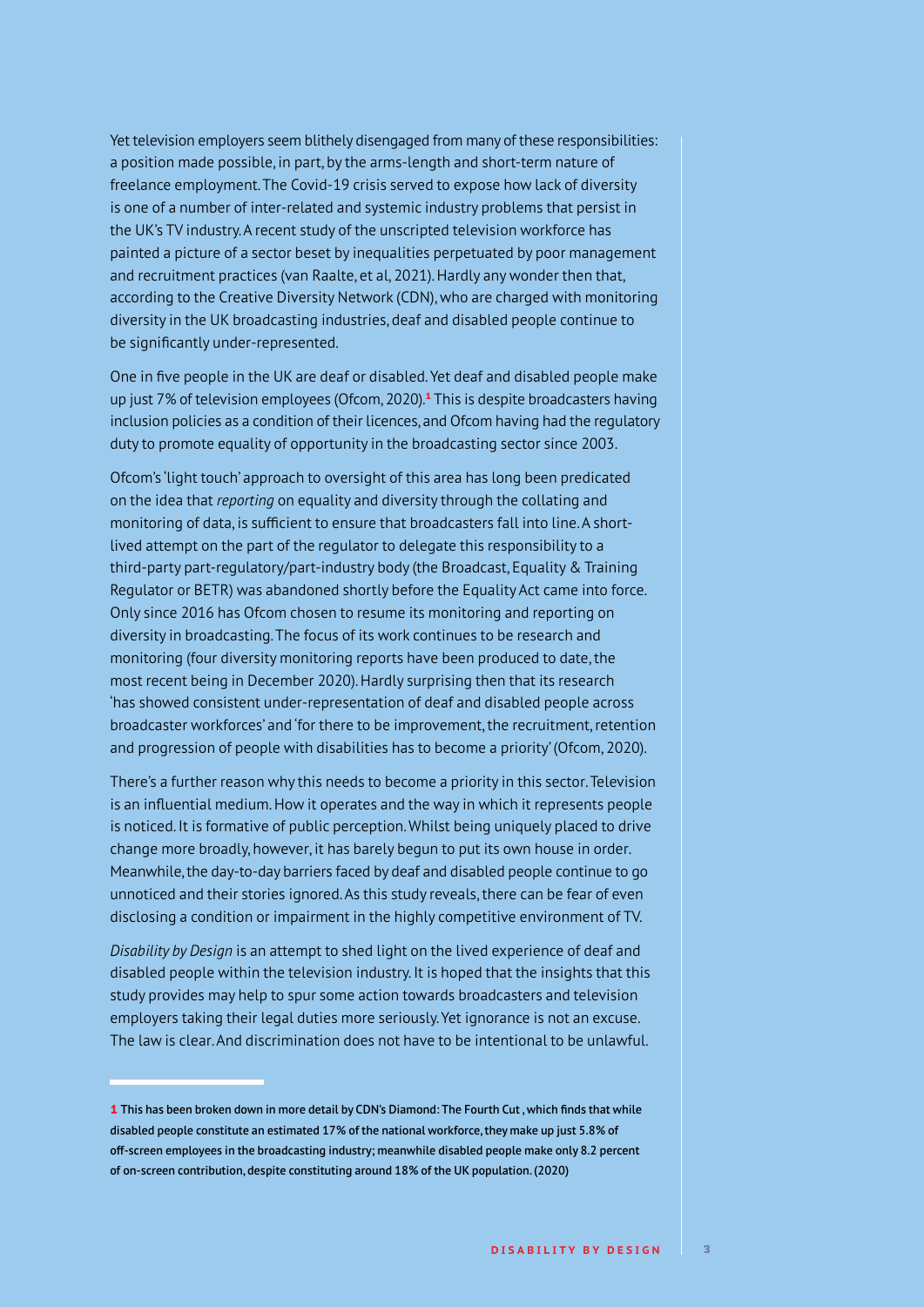# **About our study**

**Disability by Design: Representation in TV is an initiative by Deaf & Disabled People in TV in association with Bectu (Unscripted TV: Development, Editorial & Production Branch), Equity, and Bournemouth University's Faculty of Media & Communication.**

The survey was undertaken between 26th April and 23rd May 2021 and received 223 responses. This report focuses on key findings from the quantitative data, together with brief extracts of people's lived experience.

This report is predicated on the 'social model' of disability, which holds that "people with impairments are 'disabled' by the barriers operating in society that exclude and discriminate against them" (Inclusion London 2015). These physical, communication and attitudinal barriers exclude, disadvantage and discriminate against deaf and disabled people, but can be removed or overcome with appropriate support.

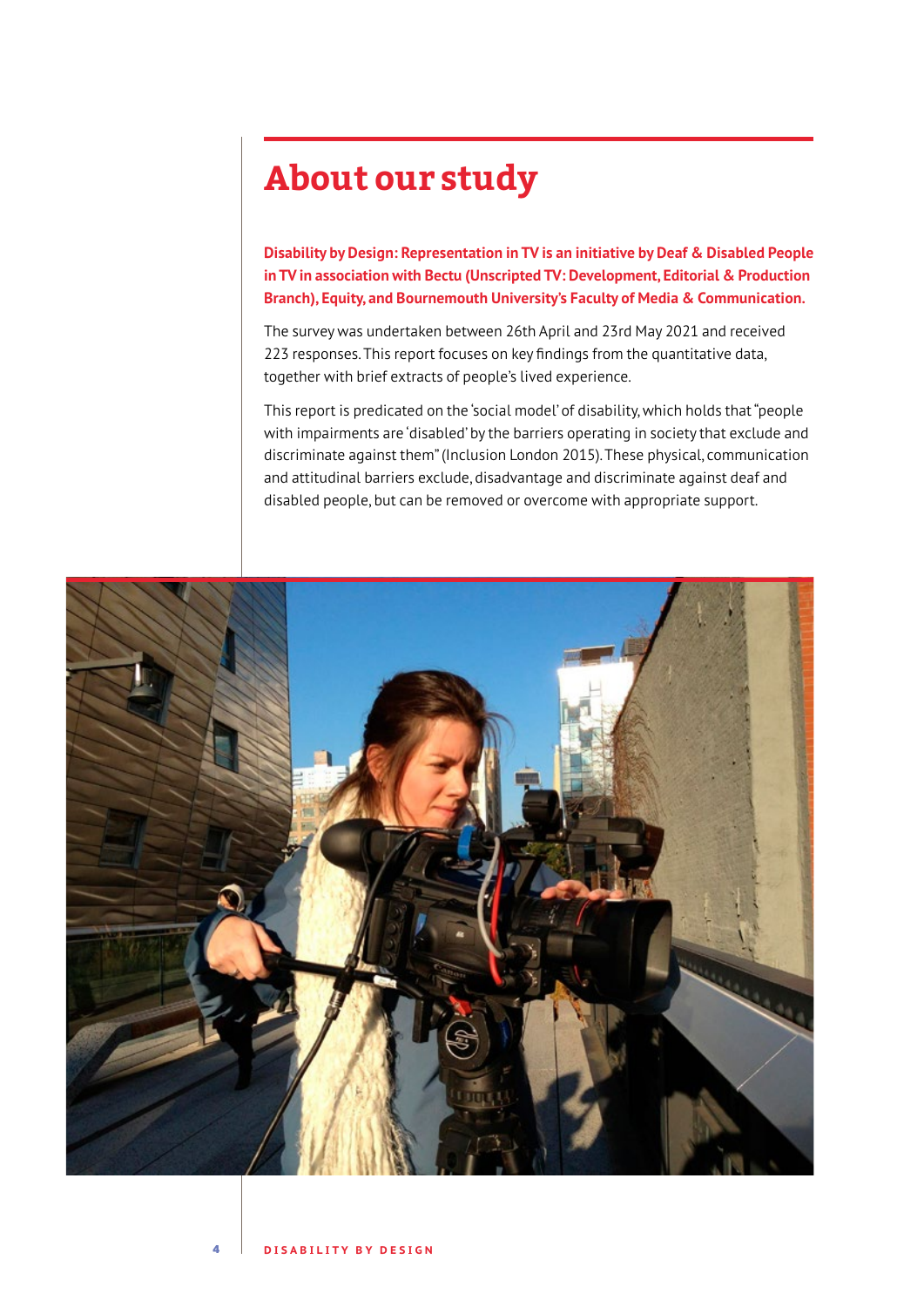# **About our Respondents**

**Nature of disability:** Respondents to the survey reported one or more conditions or impairments related to issues with: hearing, vision, dexterity, mobility, cognition, social communication, mental health, and long-term health problems.



- The most common condition / impairment among participants was related to long term health problems such as diabetes, cancer, asthma, and epilepsy (34%).
- ▶ 30% of participants have a condition affecting their cognitive ability (dyslexia, learning difficulties and ADHD).
- ▶ 28% of participants experience mobility issues (lower limbs, wheelchair users).

66% of participants do not consider their condition to be visible while 19% have more than one condition.

**Industry roles and tax status:** Respondents worked in a range of roles across television, with the largest single group working in editorial positions.

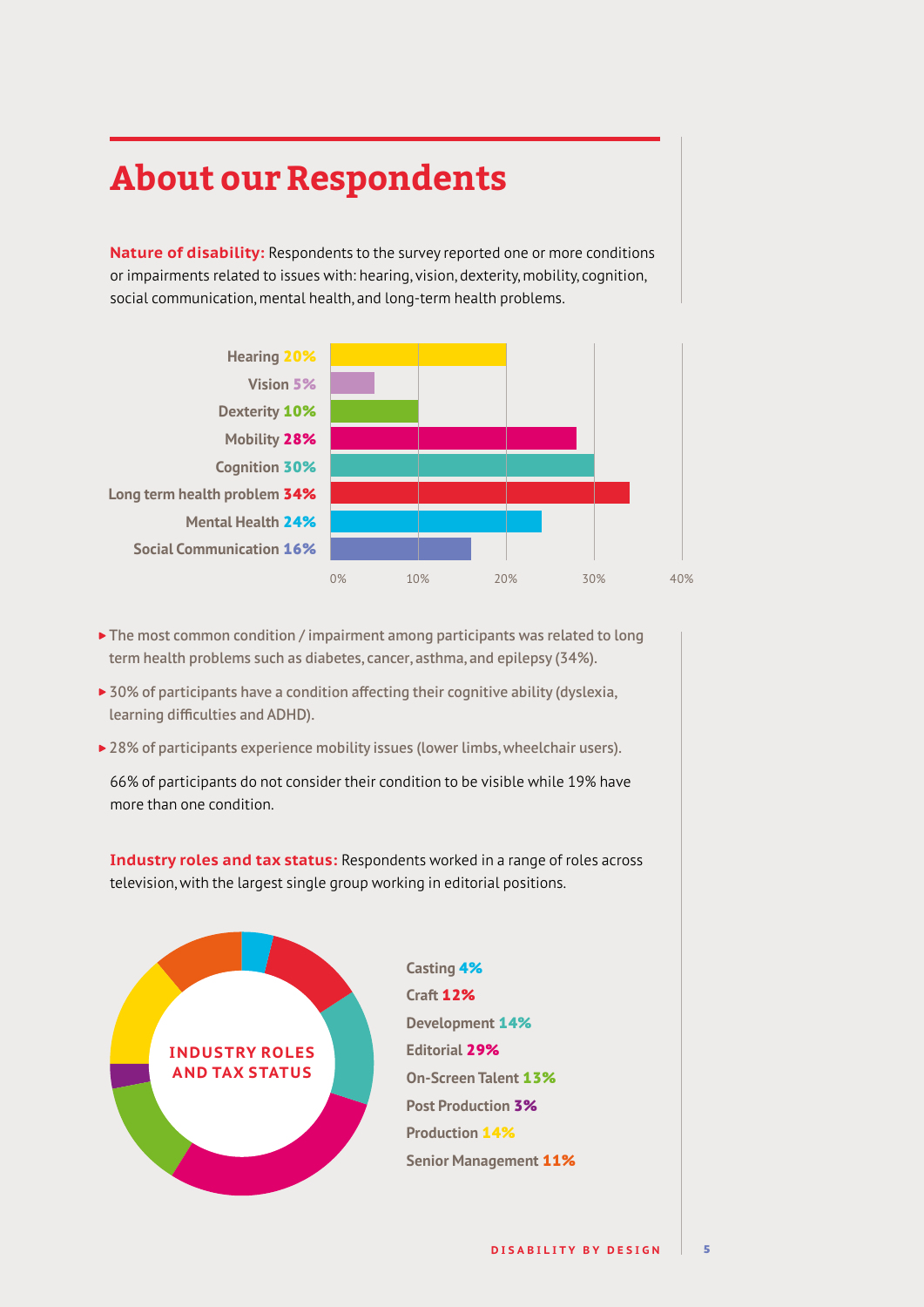The overall number of deaf and disabled people holding Senior Management position is low (11%), and of those 95% are white.

The largest single group of participants described their tax status as Self-employed (43%) with only 10% currently in a PAYE staff position.

**Experience and employment status:** our participants had less experience and lower employment rates than expected across the industry, despite a similar age profile to the workforce as a whole, which underlines the challenges facing deaf and disabled people in television.

#### **EXPERIENCE AND EMPLOYMENT STATUS**

**Unemployed and seeking work – have not yet worked in TV** 20% **Unemployed and seeking work – have previously worked in TV** 16% **Unemployed and not seeking work in TV** 4% **Currently employed in TV** 45% **Furloughed** 1% **On a temporary break from working in TV** 12% **Used to work in TV but have left the industry permanently** 2%

- ▶ 45% of participants are currently employed in TV
- ▶ 36% of participants are currently unemployed and seeking work in TV
- ▶ Of these, 37% stated that their current status was a direct result of the Covid-19 pandemic

33% of participants have worked in TV for 5 years or less, and 20% are new entrants, citing the lack of access to entry level jobs, and the employment requirements related to their condition or impairment as a barrier to recruitment.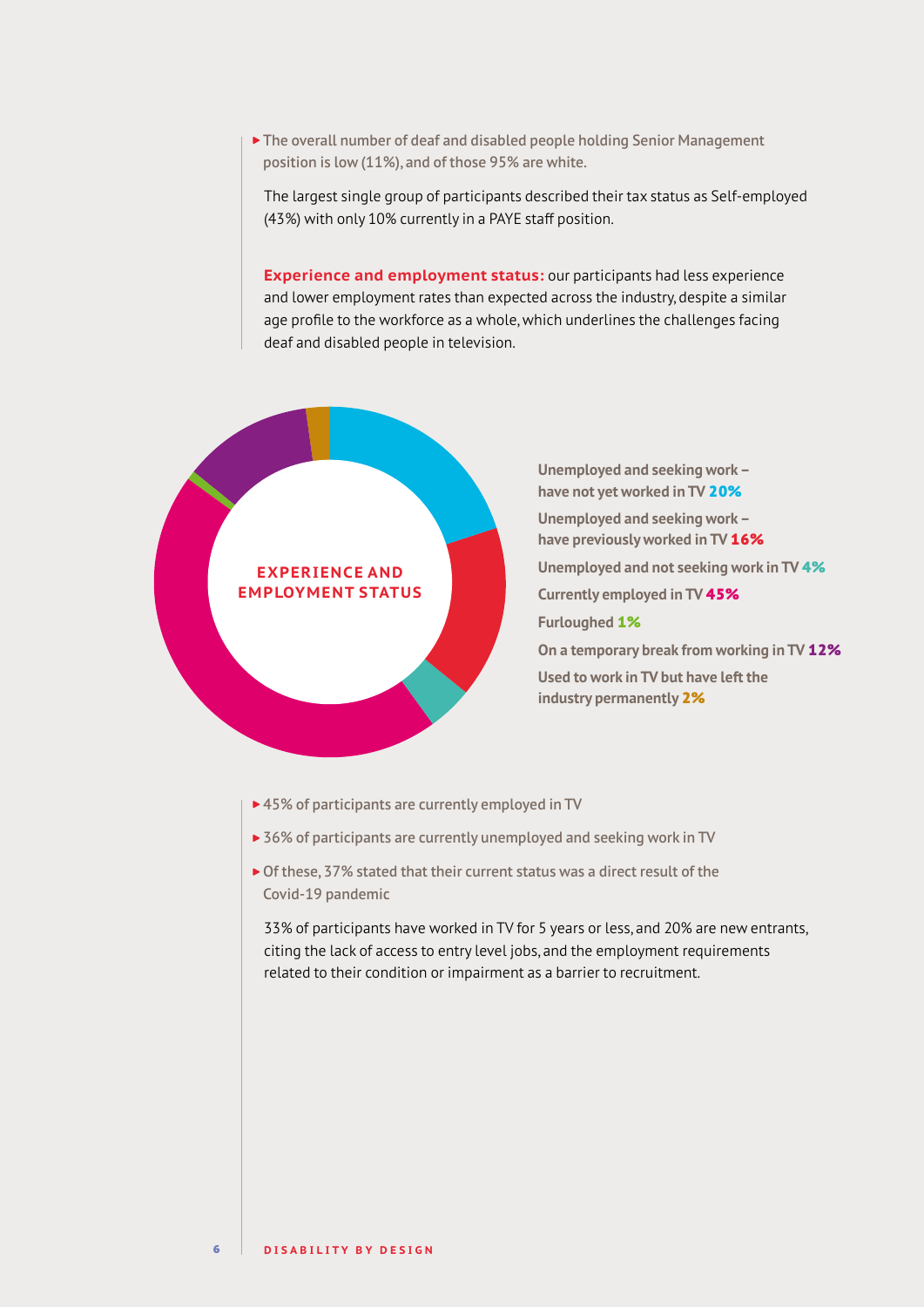### **What we found**

**Ableism and discrimination:** 60% of participants reported experience of some form of ableism or discrimination while working or seeking work in the TV industry.

- "My experience is that producers in drama do not want to employ disabled people as they consider them a liability."
- "Despite being the biggest minority in the UK and worldwide, we are still bottom of the list when it comes to representation both on and off screen."



- Ableism in the industry takes a number of forms with many participants reporting a range of negative experiences.
	- **Failure to ask about access needs** 35% **Failure to make reasonable adjustments** 30% **Removal of reasonable adjustments once provided** 6% **Lack of accessible facilities or equipment** 24% **Ableist language and microaggressions** 47% **Bullying and/or harassment** 24% **Making ability assumptions based on condition or impairment** 55% **Being rejected for a job due to condition** 30%
- ▶ 55% of participants stated that their employer had made assumptions about what they can and cannot do, based on their condition or impairment.
	- "Before I had disclosed my disabilities I was treated normally by the entire crew, as soon as the PM found out about my disabilities she treated me completely different. Assuming I was no longer capable of completing particular tasks, giving me less work and talking down to me."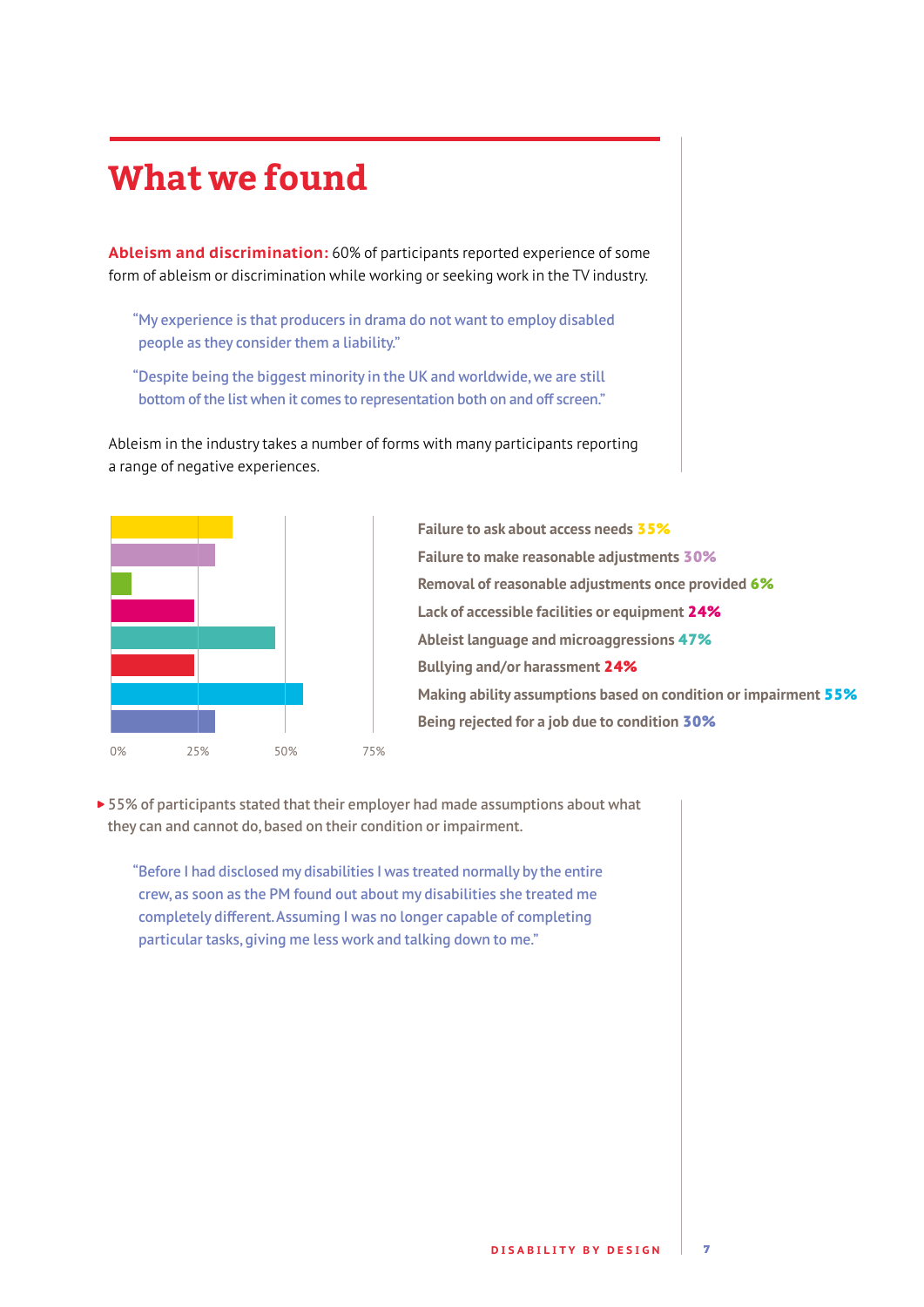- ▶ 47% of participants have experienced ableist language and microaggressions.
	- "I experienced a lot of microaggressions, including once having to hear my supervisor ignorantly support eugenics, telling me that disabled people should stop having children so that eventually it dies out like natural selection".
	- "... invasive questions such as 'did your mum take drugs when she was pregnant?'"
	- "Having a producer walk in, take one look at me, and say 'You don't look disabled what's wrong with you?'."
	- "I was once told by a senior series editor 'I'm not having any cripples on my show'".

**Access and Reasonable Adjustments:** Many participants reported that employers failed to ask about access needs, failed to make reasonable adjustments or even removed reasonable adjustments that had been put in place.

- ▶ 35% of participants reported that employers failed to ask about access needs.
- ▶ 30% of participants reported that employers failed to make reasonable adjustments.
- ▶ 6% of participants reported that reasonable adjustments were removed, reallocated or defunded over the course of a contract.
- ▶ 24% of participants reported a lack of accessible facilities or equipment

"I asked for reasonable adjustments which were not made, so I made an adjustment myself (raising my laptop using books/ folders) and the MD shouted at me and demoted me back to my old area – which he said 'would be more comfortable for me'. I was livid but I was a lot younger and just cried."

"On one location-based job, the nearest accessible toilet was a 20 mins drive away so I had to schedule my toilet breaks and ask one of the runners to drive me. And there was nowhere to eat my lunch as the catering bus was inaccessible. Also, I was meant to attend an important foreign location recce, and even though I explained multiple times my access requirements, they weren't organised, and I subsequently couldn't attend."

Junior staff in particular often do not feel able to request reasonable adjustments.

"It's only because I'm at senior level I feel confident asking for reasonable adjustments. It was much harder when I was at a junior level and I didn't want to be perceived as a burden to employers."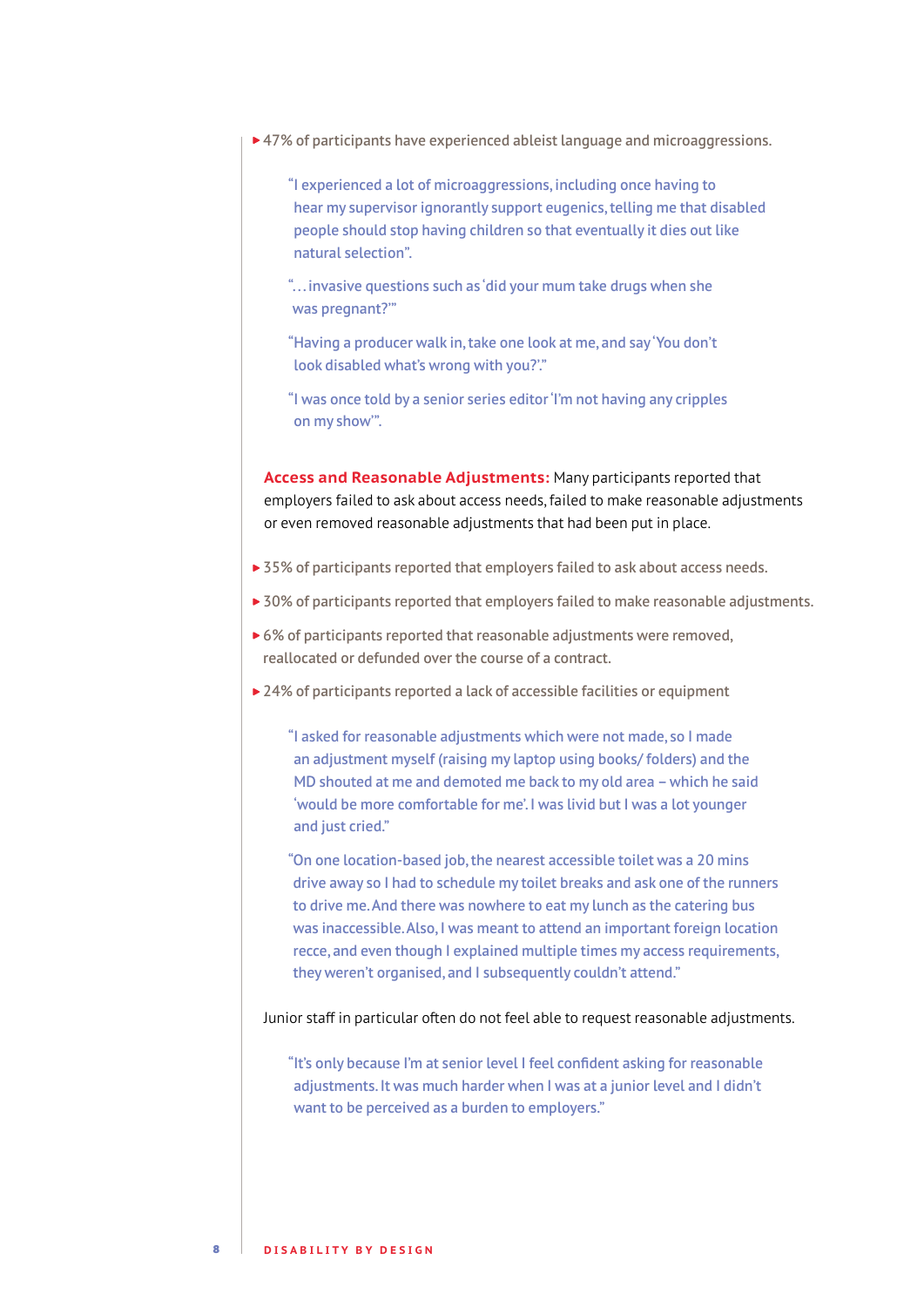60% of participants were aware of the Access to Work (ATW) programme, but only 38% of those applied for the grant available under this scheme. While in some cases this was because individuals did not feel the need for this kind of support, in others it was because freelancers' contracts were too short or too poorly paid to qualify for the scheme.

"Freelancer and short contracts have meant by the time I've applied I've moved to another company"

In others it was because the scheme appeared too complex or because it was felt that employers would not commit the necessary effort to take advantage of ATW.

"I applied but the HR at my workplace took so long to respond that ATW closed the case"

In others it was clear that ATW simply isn't designed to support television work.

"They were very rude and stated that because I was self-employed, they wouldn't work with me. After an hour of explaining my situation, they asked me to send them my contract and they'd 'get round to reading it in a month or so'. I didn't think it worth pursuing their services after that."

**Bullying and harassment:** Bullying is a problem throughout the industry, as several of our respondents pointed out, but many deaf and disabled people experience egregious examples of ableist bullying.

▶ 24% of participants had experienced bullying or harassment related to their disability.

"TV has such a terrible culture of exploitation/bullying for all employees that there really is very little hope for me..."

"Having someone from a different department who had seen my CV approach me in an open plan office in front of everyone, loudly proclaiming that accessibility schemes and diversity schemes shouldn't exist because the truly oppressed group is the white working class (I'm not white). Nobody stood up for me."

"I was working as a prop man/driver and noticed I could hear snatches of my name on the wind – and every time I sharply turned around in the warehouse – people in my team would turn away quickly . . . what was happening was no mystery, I remember that sort of behaviour when I was in school – "... kids would love to 'test' my deafness" – so they'd call my name from a distance, soft at first- then getting louder and louder until they were all laughing at my not being able to hear it. I was just shocked to discover my entire team doing it, including my superiors."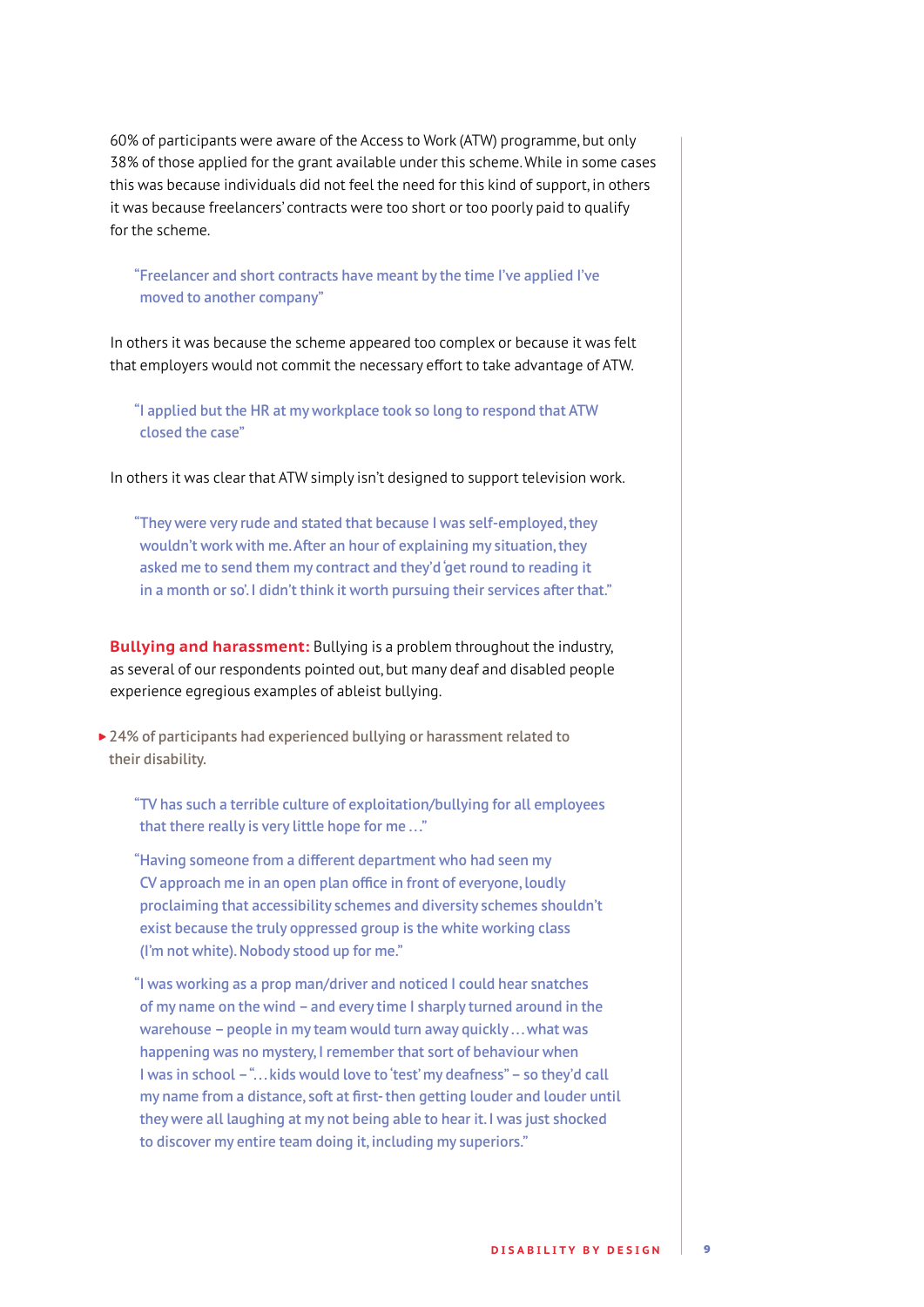"Despite knowing what I had been diagnosed with [was] a lifelong condition, they mocked my cane and limp directly to my face and humiliated me in front of the crew."

"Someone senior picking up my mobility aid, playing with it and at the same time jokingly saying they thought I didn't need it and I was faking it."

**Misconceptions and hostility:** In addition to overt bullying, misconceptions about disability leading to a hostile working environment are an ongoing issue in the industry.

"On my most recent contract, an employee claimed I could be cured [of autism]...and began following me around, speaking to my colleagues about what I needed to do to cure myself . . ."

"My line manager told me to go home and 'get better'. It made feel that I was only of value to her if I was 'well'. She did not understand that chronic [illness] means you don't get better."

"I was told at the XXX that I was entitled to no support because my illness was not serious 'like cancer'. I never asked them for any support again."

"The worst experience I have had was have a hypoglycaemic episode when in studio during an already exhausting 14 hour day ... The series producer came down to speak to me about the script and I tried to explain to her that I just needed a minute to bring my sugar levels back up she told me 'We don't have time to sit around and eat sweets' [and] walked away . . .

**Recruitment:** The overall standard of recruitment in TV is poor, and this is thought to have negative consequences for deaf and disabled people in particular.

"I have been told more than once 'if we're interviewing two people with the same skills, but one person needs adjustments we have to pay for, or that will disrupt production, obviously we'll hire the person who doesn't need these'."

▶ 30% of participants believed they had been rejected for a job due to their condition.

"Once I turned up for an interview for a development job, mainly a desk job, and they told me they wouldn't have gotten me in for interview if they knew I was on crutches."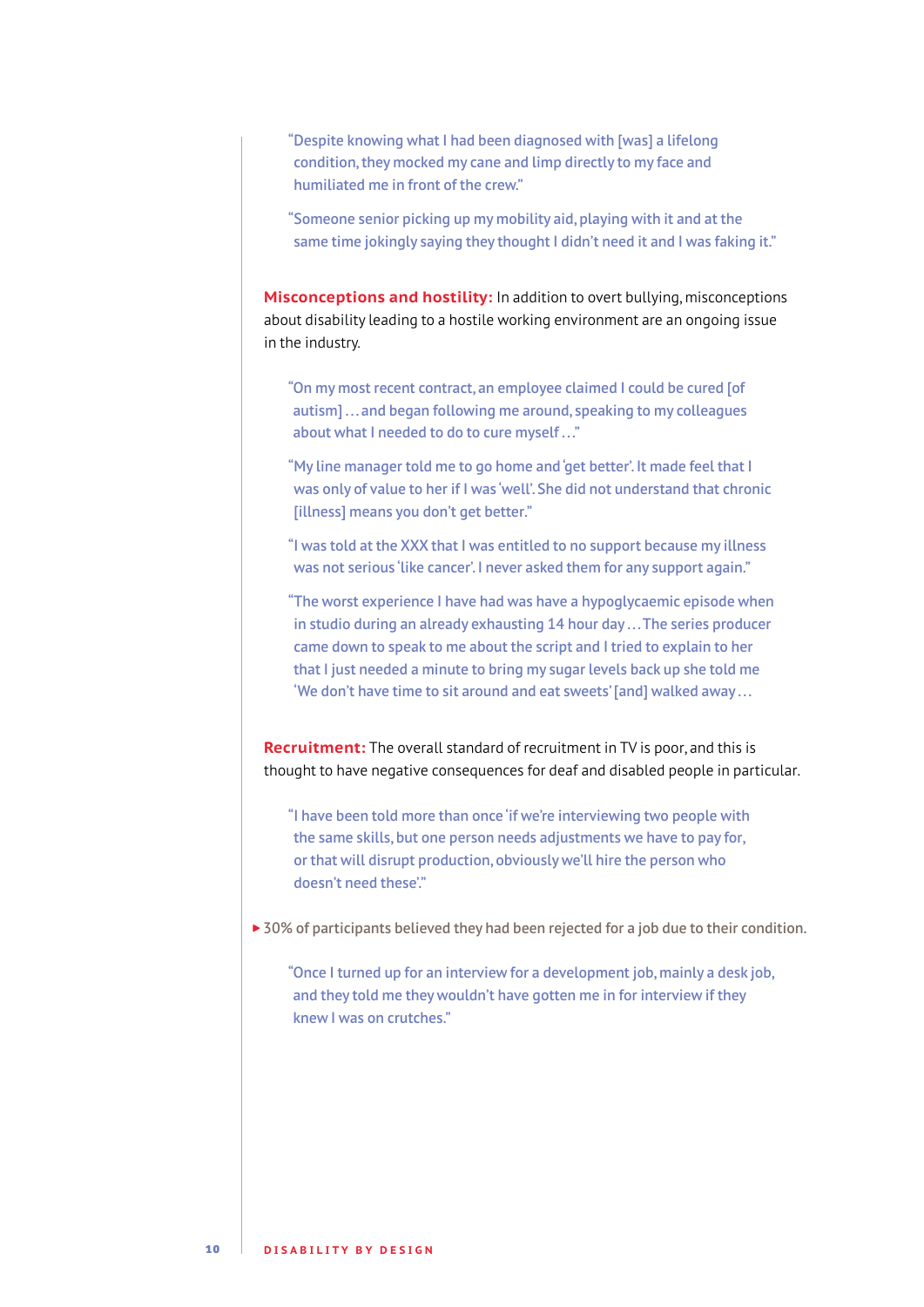Many of our respondents were reluctant to disclose information about their disabilities during the recruitment process.

▶ 32% of participants always felt comfortable sharing information about their condition/impairment, accessibility, or adjustments in the workplace with a majority finding that this was dependent on the context.



- ▶ 53% of participants typically choose to share information about their condition/ impairment before receiving a job offer, with 33% of participants disclosing information at the point of applying.
- ▶ 36% of participants don't disclose such information until after receiving a job offer or, more commonly, during their contract.



**At the point of applying** 33% **Before interview** 9% **At the interview** 11% **Upon receiving a job offer 11% During period of employment** 25% **Other** 11%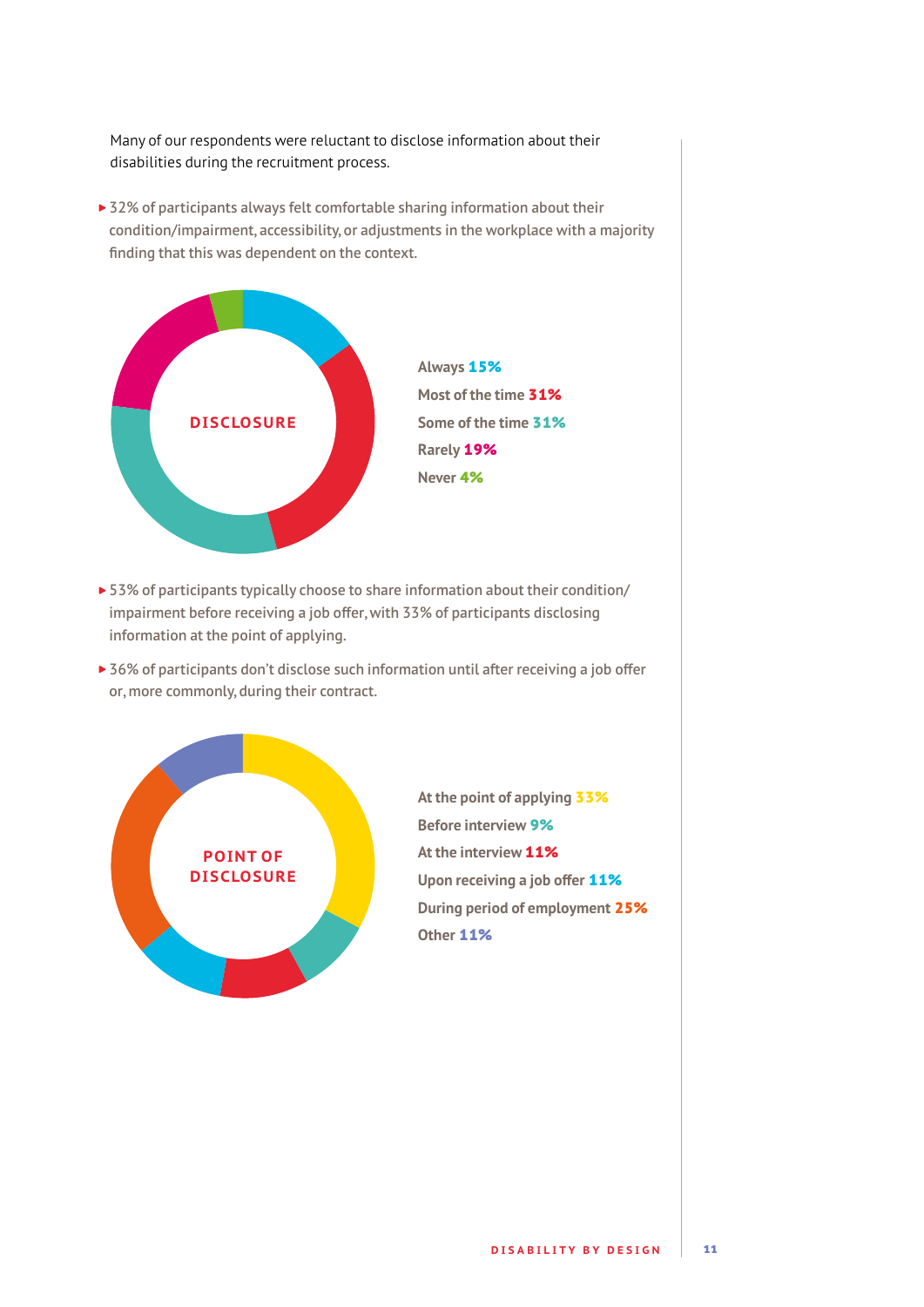Interview arrangements rarely take into consideration the needs of deaf and disabled people.

"I arrived and the production office was up a flight of stairs and I'm a wheelchair user. I had my interview at the bottom of the stairs. Didn't get the job. What a surprise!"

If asked, at the point of being invited for interview, whether they needed any reasonable adjustment or access support for the interview itself, 46% of participants said they would feel comfortable sharing this information.

"I'd feel really happy. It's a great sign when they ask. It takes the emotional labour off me. It shows they are not last minute merchants on the access front . . ."

Others do not have sufficient trust in employers due to previous experience.

"In the past I've shared this and suddenly they no longer need me."

Many participants with invisible disabilities are reluctant to share information about their condition at all in case it impacts on their employment.

"I was working an event for a large television company and . . . informed the senior employee who was in charge of the evening of my disability. They went away and decided for me that I was no longer able to take part in the rest of the event and very quickly replaced me with someone else."

**Lack of knowledge and training:** The overall level of knowledge and awareness of legal obligations and responsibilities among employers is low.

▶ 68% of participants, while working or seeking work in TV, have found that employers are not sufficiently aware of their obligations under the Equality Act 2010.

"I once asked a commissioner why disabled people were not employed and reasonable adjustments were not made, like in other industries, and was told it takes too long to organise and too expensive when they just want to get on with filming".

"There is absolutely no understanding of Access to Work, I have to consistently educate my employers on disability rights or ableist language and policies".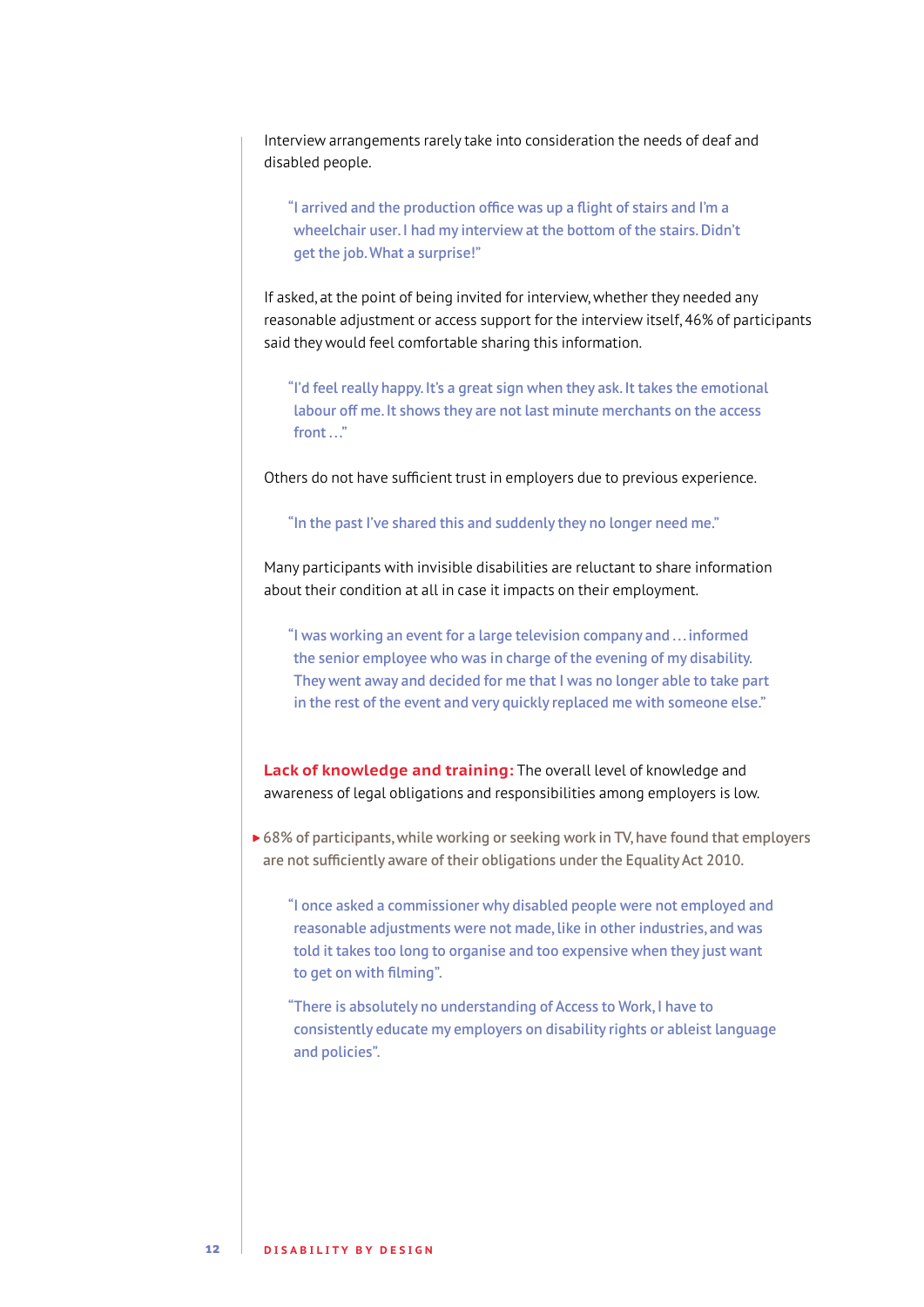Tight budgets and freelance managers are the main factors limiting smaller employers.

"Smaller companies just panic or think they should leave it to government funded broadcasters to deal with people who are disabled."

"Companies do not train their Freelancers in unconscious bias or how to adequately handle disability applicants, their potential reasonable adjustments or their own requirements under the Disabilities Act. I have never been asked, when being interviewed by a freelancer, if I even have reasonable adjustments that I need, it's never asked."

Big players often pay lip-service to equality and diversity but in practice create conditions within which deaf and disabled people cannot thrive.

- "I once was taken ill in hospital whilst working on a series for [a major broadcaster]. When I returned they'd sacked me & given my job to someone else."
- "Without more realistic budgets and this is a broadcaster-down issue – and timescales, it will never be sustainable for disabled people to have a career in television."

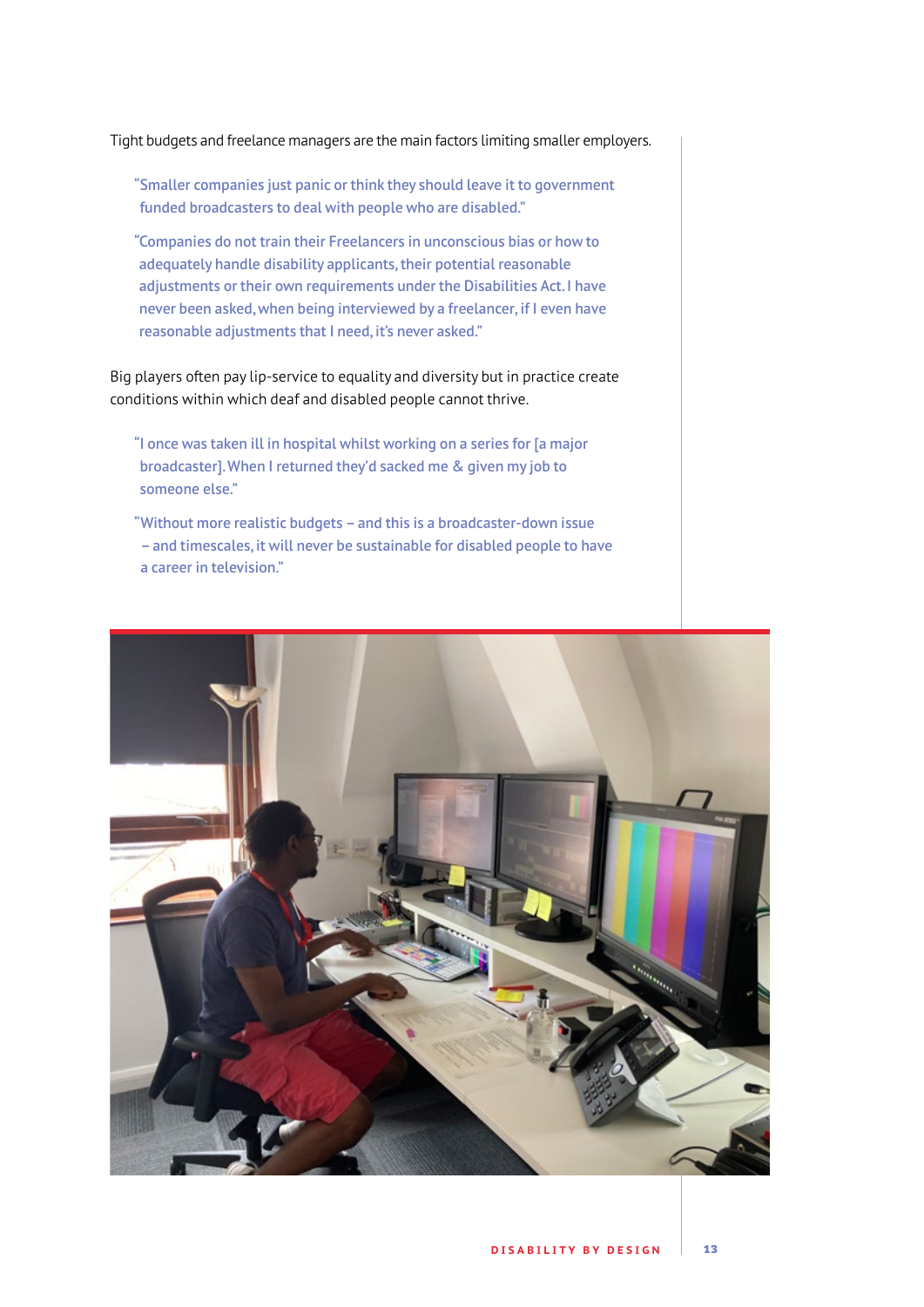Overall it is clear that the industry is plagued by a fundamental lack of understanding at the top when it comes to disability.

"I don't think the senior people or execs in the industry GET it and are usually the ones blocking many of us ... Many of the brilliant casting teams bring me in but then are rejected or challenged by the people above them . . . I once got an email from a Casting Exec, expressing how 'gutted and disappointed' they were and that the 'Exec Producers just didn't get it and were reluctant and nervous'. What am I supposed to do with that? It's exhausting."

"Assuming disability is a black and white issue with no shades of grey; either you can do the job or you can't. And perceiving adjustments as inconveniences. For many reasons, TV takes the path of least resistance."

**Intersectionality:** Our participants came from a range of socio-economic and ethnic backgrounds, and a range of ages, gender identities and sexual orientations (see Appendix for details). While our relatively small sample can make no claim to being representative of all deaf and disabled people in television, it is indicative of the multiplicity of identities that may intersect with that of being a deaf or disabled person – and thus the multiplicity of disadvantages many of our participants encounter.

"[I was] told that I should change vocations because in the real world my disability and skin colour will always be a barrier."

"[A] series that is meant for disabled people had four out of five stories about white disabled characters and these four were directed by white directors."

"[In drama], having the attitude of 'is this too much?' We don't have many characters that have multiple layers of diversity ... We need to show people it's okay to have more than one thing going on."

**Impact on individuals:** 64% of participants report that working conditions have affected their physical and mental health. Many leave the industry as a result.

"[It] really affected my mental health. I was miserable and pretty alone."

"It is not enough to simply hire disabled people, the workplace cannot then be hostile for us so that we can't stay, or don't feel comfortable."

"Leaving television was like leaving an abusive relationship. I am still in psychotherapy two years later".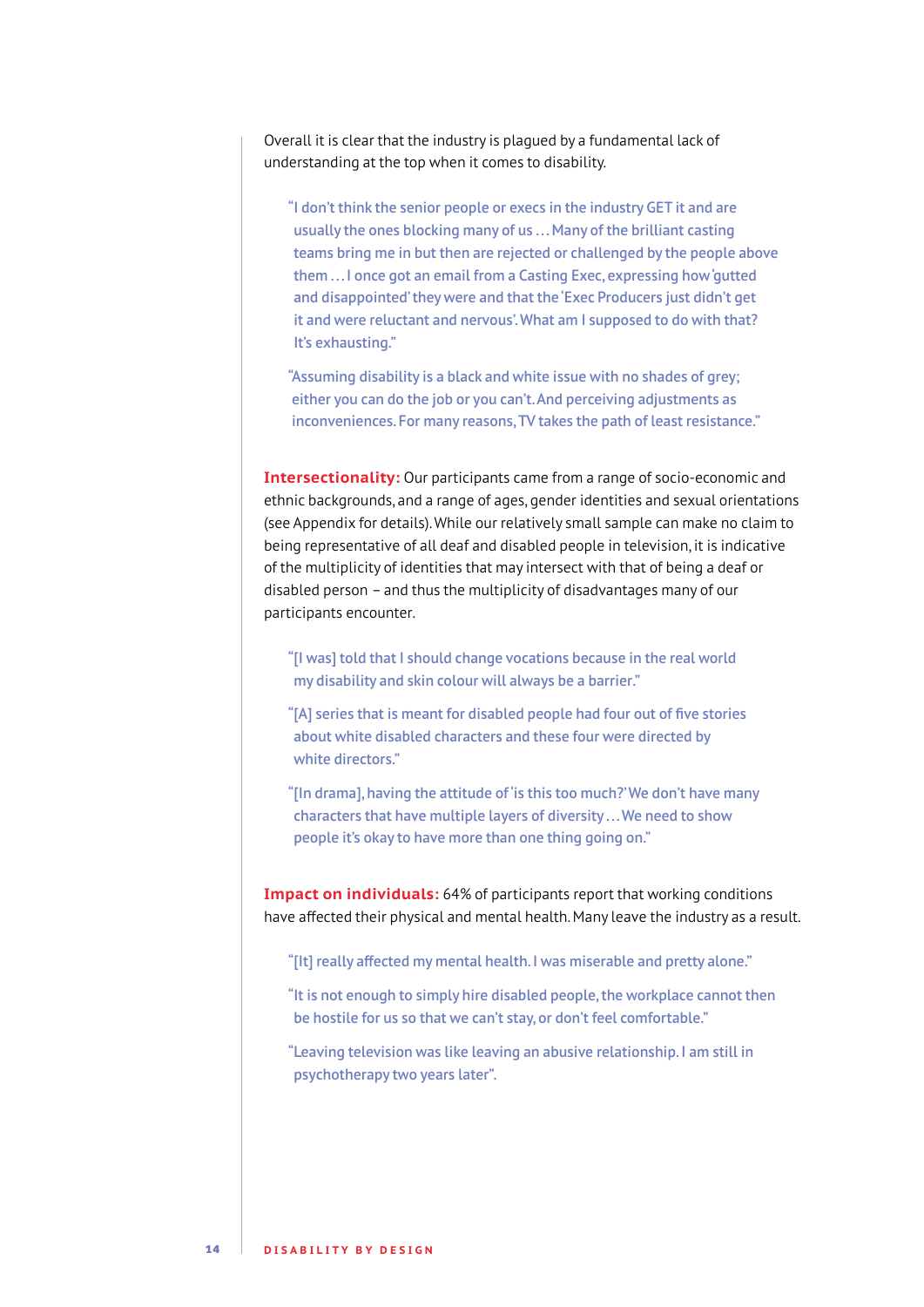# **Getting it right**

It is important to note that our respondents reported excellent examples of good practice by some television employers. These examples give a sense of what is possible when production companies and the managers who work for them bring a good understanding and a positive mind-set to their relationships with deaf and disabled workers.

The best employers are compassionate, and check in with their employees.

"The best experience I have had was a very informal conversation with the executive producer who simply asked whether I needed anything whilst working for them. When I said no, she said to keep her posted if that changes at all. That was it, simple, empowering and kind."

▶ They take a proactive approach to reasonable adjustments to ensure the employee can work on an equal footing to their peers.

"ATW were unable to provide funding for a piece of equipment which would help me get around set and locations, so amazingly my production company paid for it themselves . . . they were fully supportive of my needs to ensure I could perform my job to my full capacity."

They value deaf and disabled colleagues and recognise their positive contribution.

"[My] current job sees my disability as a huge positive. My opinions are valued and asked for. Change is made and acted upon when I make suggestions. Access to Work and access requirements are not awkward conversations to have and just done without a big song and dance made about them."

▶ They promote a positive workplace culture and avoid making assumptions about deaf and disabled colleagues.

"Bosses who ask without assuming what I can or can't do also leads to a much more comfortable workplace where I don't have to worry that I'm being overlooked."

Unfortunately these positive experiences are still rare for many of our respondents.

"This is the first job (at age nearly 40) that I have ever had where I feel totally included and part of the team!"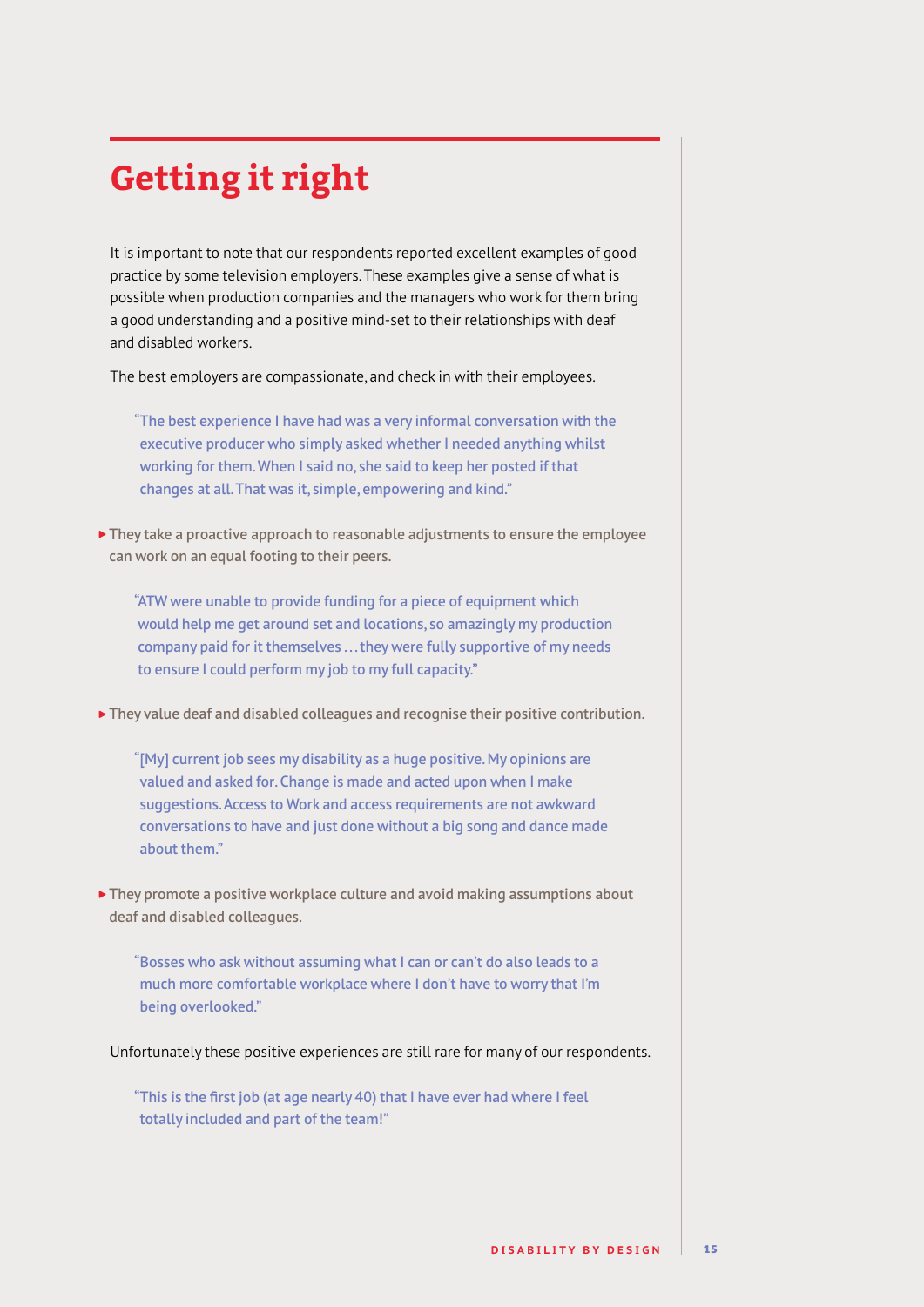### **Ways forward**

"What most people don't know is that it's very easy to accommodate everyone ... it's only when people make assumptions that things go wrong."

The findings of this survey confirm and illustrate some of the problems that the TV industry faces with regard to its legal responsibilities as an employer. Whatever the current interventions or intentions of employers, the voices of deaf and disabled professionals suggest that the issues raised in this report are not being taken seriously enough. There is a clear need for education and some fresh thinking about reform in this important area.

The general levels of ignorance that our respondents encounter in the industry suggests that mandatory training is needed for employers and for anyone, freelance or staff, who has management and recruitment responsibilities, in order to ensure they understand their obligations under the Equality Act 2010. Meanwhile the wider workforce should have access to more general awareness training around deafness and disability to tackle ableist culture and misconceptions of disability.

Although schemes such as Access to Work are available to all industries to provide practical support in the workplace that go beyond reasonable adjustments, the qualitative data suggest that these resources are under-utilised in the television industry. This is often a result of budget and schedules, imposed by broadcasters, that do not allow for reasonable adjustments to be made or additional support to be put in place, prior to starting production. There is a clear need for longer lead times on production contracts, and budgets that allow for ethical recruitment and employment practices. In particular there is a need for advisory and financial support for smaller employers within the industry in order to provide the capacity to comply with their obligations to deaf and disabled staff.

Furthermore, the qualitative data suggests that many employees are not aware of their own rights under the Equality Act 2010 and the ATW scheme. Therefore, there is a need to develop better, industry-specific information for deaf and disabled employees about their legal rights – and perhaps some level of industry-specific information to ATW to help that organisation's representatives better understand the particular needs and working context of television professionals.

What is clear is that the industry needs to look beyond well-intentioned mission statements and short-lived 'initiatives' to its own underpinning structures and practices in order to provide a working environment that allows deaf and disabled people to fulfil their potential. An industry that is not able to do this cannot expect to meet the needs of a diverse audience.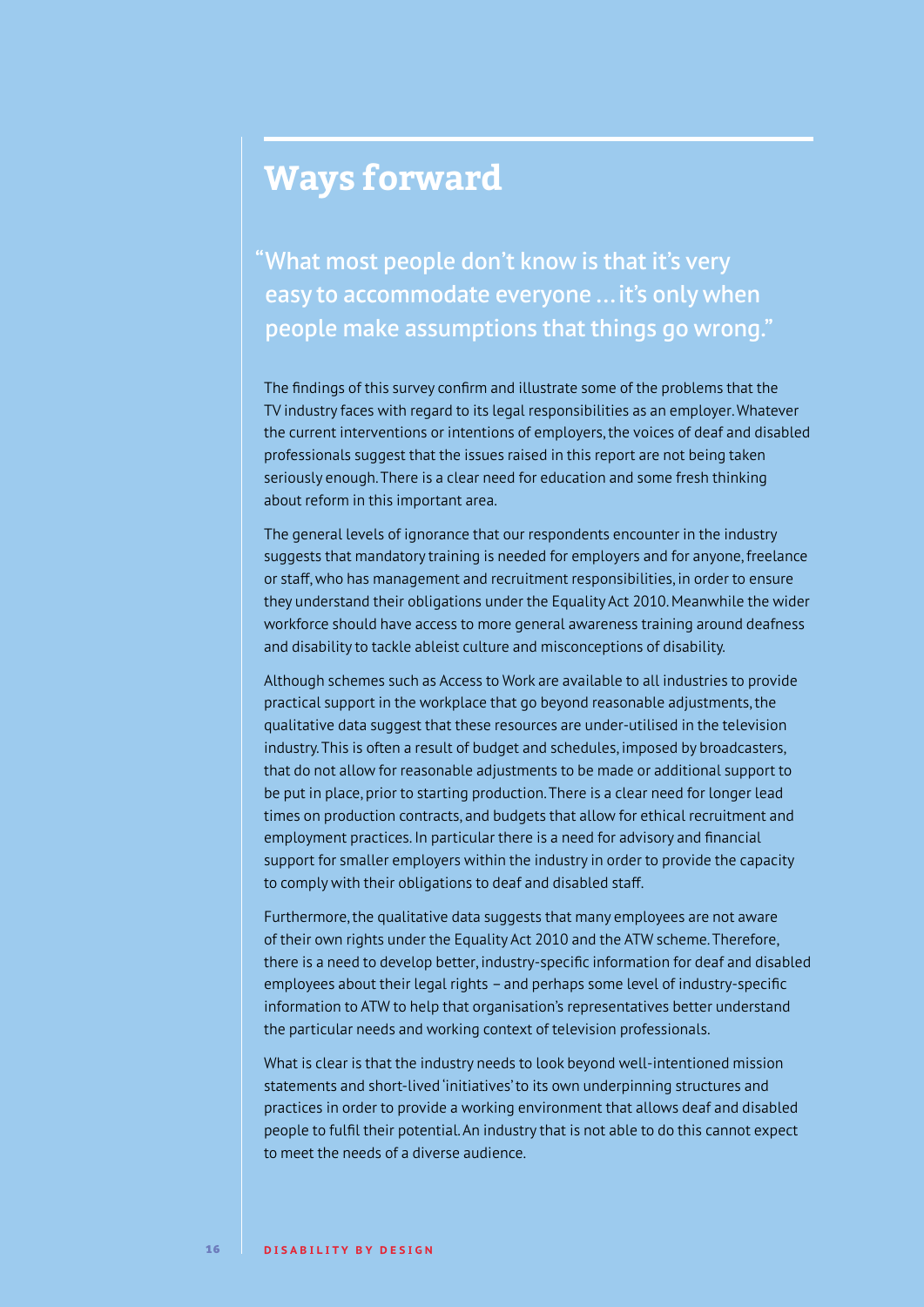### **References**

Bhavnani, R (2007) *Barriers to diversity in film: A research review*. London: BFI.

Creative Diversity Network (2020) *Diamond:The Fourth Cut.* Online: <https://creativediversitynetwork.com/diamond/diamond-reports/the-fourth-cut/> [Accessed 5 July 2021]

Inclusion London (2015) *The Social Model of Disability Factsheet.* Online: [https://](https://www.inclusionlondon.org.uk/wp-content/uploads/2015/05/FactSheets_TheSocialModel_Sept2015.doc) [www.inclusionlondon.org.uk/wp-content/uploads/2015/05/FactSheets\\_](https://www.inclusionlondon.org.uk/wp-content/uploads/2015/05/FactSheets_TheSocialModel_Sept2015.doc) [TheSocialModel\\_Sept2015.doc](https://www.inclusionlondon.org.uk/wp-content/uploads/2015/05/FactSheets_TheSocialModel_Sept2015.doc) [Accessed 3 July 2021]

Ofcom (2020) *Diversity and equal opportunities in television and radio 2019/20: Report on the UK-based broadcasting industry.* Online: [https://www.ofcom.org.uk/\\_\\_](https://www.ofcom.org.uk/__data/assets/pdf_file/0022/207229/2019-20-report-diversity-equal-opportunities-tv-and-radio.pdf) [data/assets/pdf\\_file/0022/207229/2019-20-report-diversity-equal-opportunities](https://www.ofcom.org.uk/__data/assets/pdf_file/0022/207229/2019-20-report-diversity-equal-opportunities-tv-and-radio.pdf)[tv-and-radio.pdf](https://www.ofcom.org.uk/__data/assets/pdf_file/0022/207229/2019-20-report-diversity-equal-opportunities-tv-and-radio.pdf) [Accessed: 24 June 2021]

van Raalte, C., R. Wallis & D. Pekalski (2021) *State of Play 2021: Management practices in UK unscripted television*. Bournemouth University. [forthcoming]

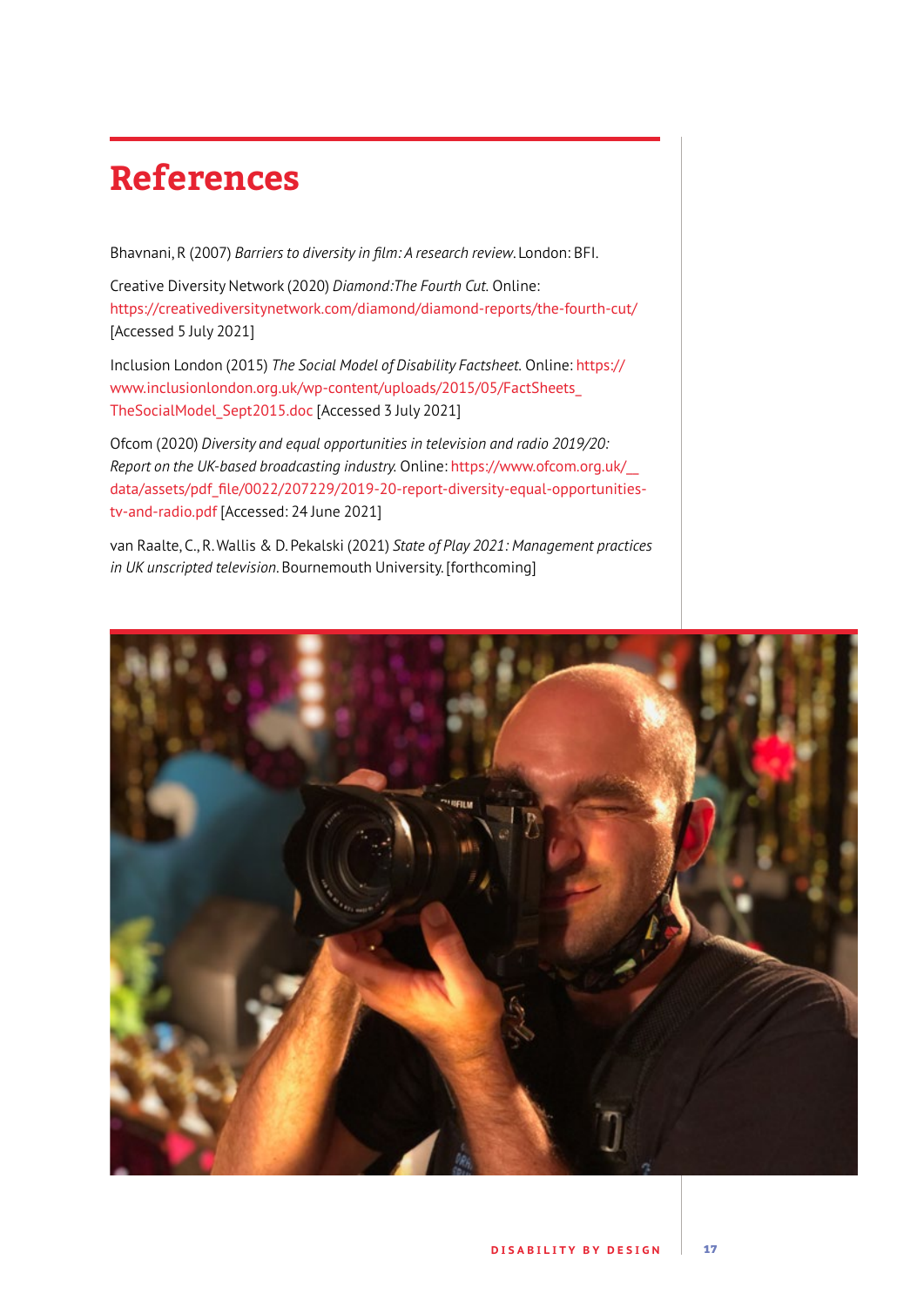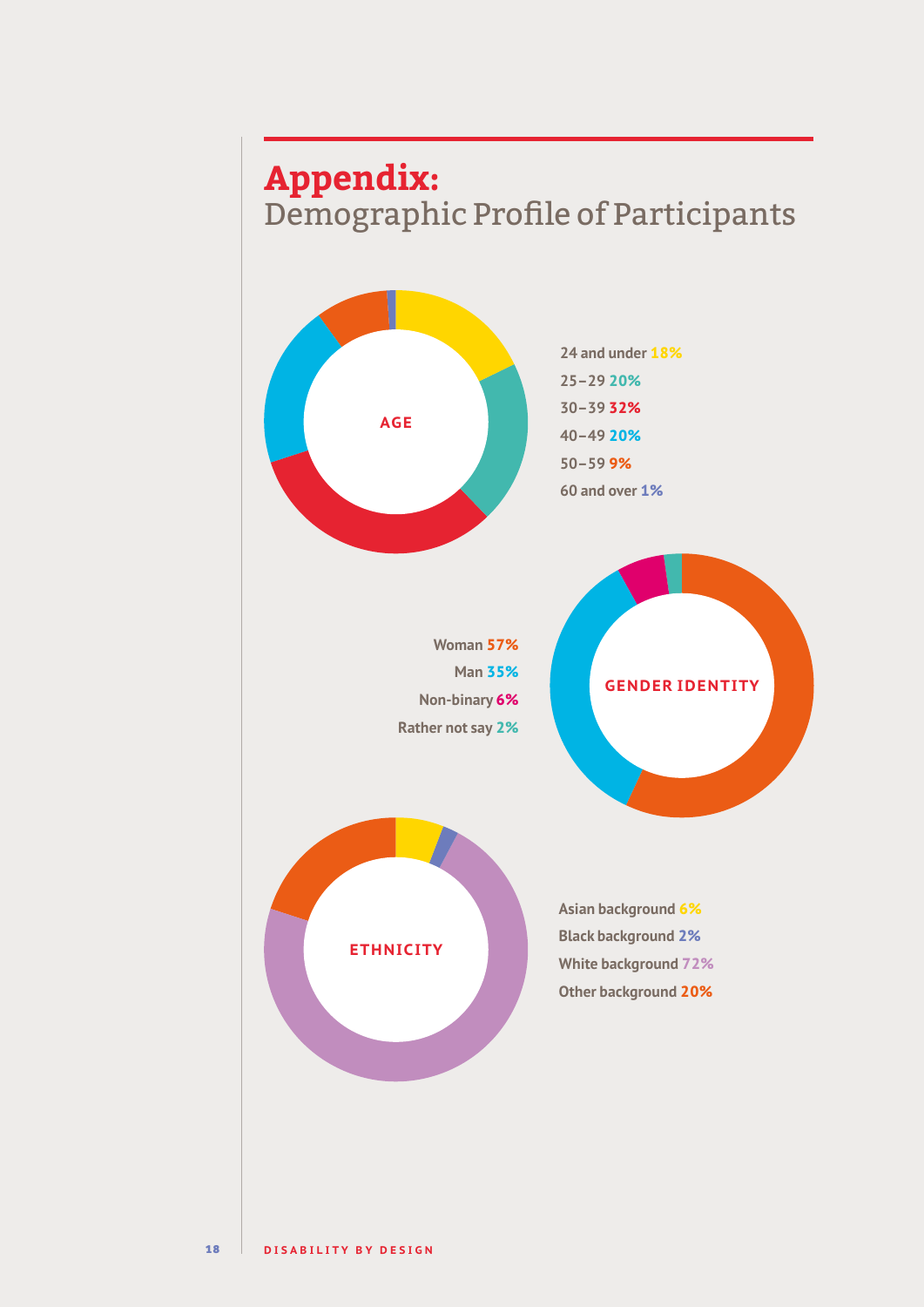